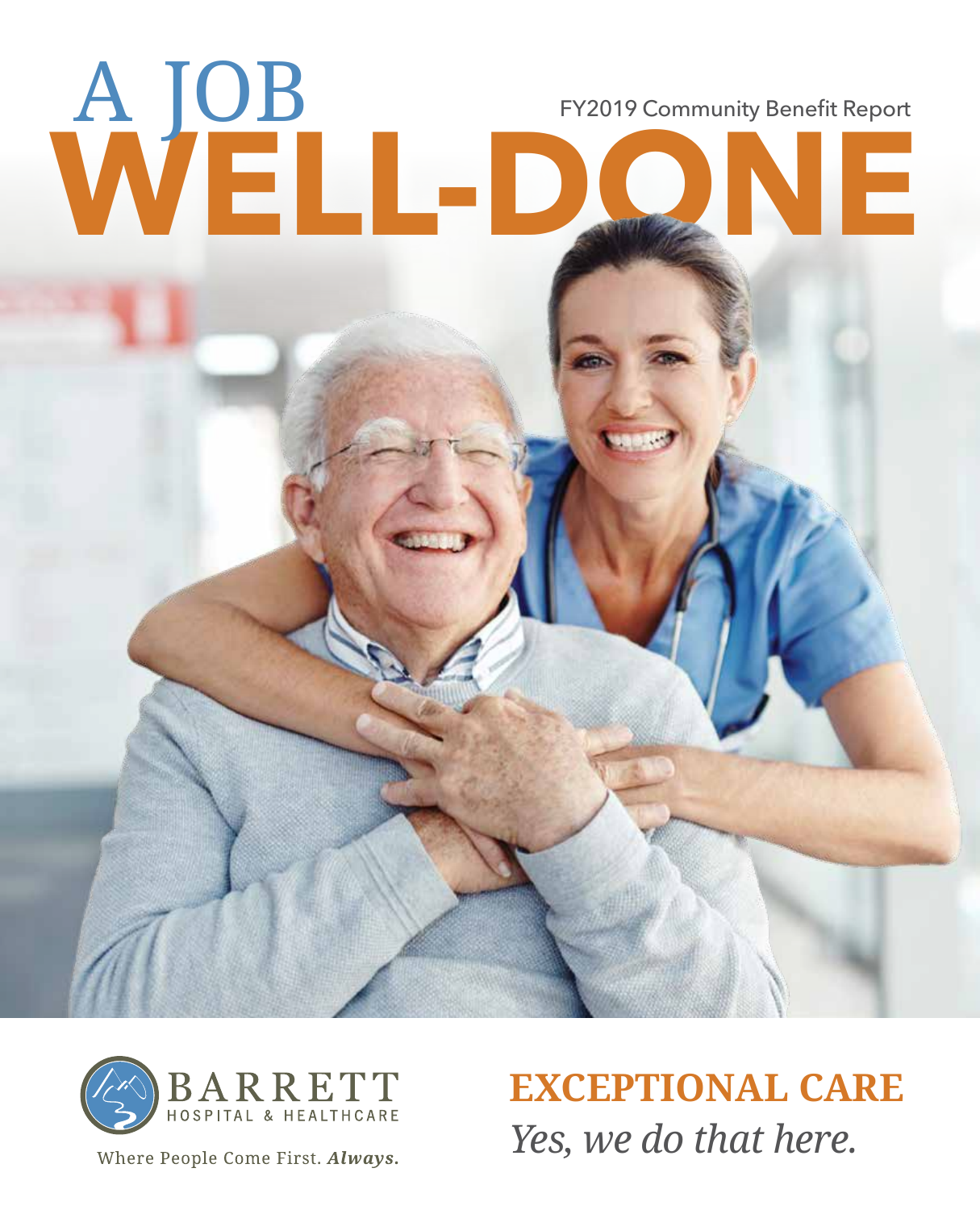#### **Exceptional care is built on access.**

In response to Dr. Shafi Shafaieh's retirement, we welcomed Nicholas Fromm, MD and hired David Fortenberry, MD, FACS to maintain access to General Surgery and to keep pace with community need. In addition to Dr. Fromm's passion for rural surgery practice, Dr. Fortenberry will contribute significantly to our medical team and expand our offerings to include vein care in Southwest Montana. We also entered into a partnership with Allevant Solutions, a joint venture between Mayo Clinic and Select Medical, to implement Transitional Care, a post-acute care patient recovery program. Transitional Care is a specialized program for patients who no longer need to be in a traditional acute care hospital. Patients may benefit from additional skilled medical care, nursing care, or physical rehabilitation services after a major surgery, serious illness, or severe injury so they can return home safely.

#### **Exceptional care is driven by quality.**

We want our patients to always receive exceptional care and have optimal health outcomes. It's through continuous improvement that we strive to implement best practices to improve quality, strengthen communication, streamline processes, and maintain a healing environment. We are proud that our staff earned a fourth national Top 20 Critical Access Hospital award. Our commitment to quality and performance improvement also led to Barrett Hospital & HealthCare being selected as *Quality Program of the Year* in 2019 by the Performance Improvement Network and to receiving several other prestigious quality awards again in 2019.

#### **Exceptional care is founded by human capital, creating a patient focused organization.**

Employees are Barrett Hospital & HealthCare's most important assets. There is no replacement for high-accountability talent. To grow as a healthcare system, Barrett Hospital & HealthCare invests in its people, just like we would for other priorities, such as infrastructure or technology. Barrett Hospital & HealthCare offers employees many opportunities for training and continuing education along with an Educational Assistance Program to aid with certain educational expenses. We also provide performance improvement training to managers and employees through the Lean program. The purpose of the Lean program is for staff to be more directly involved in changes to business and clinical processes. Looking at processes from a solutions perspective, rather than a problematic one, the staff who do the actual work use proven methodologies to observe what they do and identify elements of their work that create errors or delays in care or service, waste of resources and/or

**"Exceptional care is built on a foundation of trust and familiarity. It is my hope that when we provide care to patients, we continue to see them. Together, we can then remain on that path to good health."**

frustration in the workplace. Once the problem(s) are identified, the people who do the work are supporte in creating new processes or systems. This leads to employees being more satisfied and their work feels more impactful, while creating maximum value for patients, in addition to lowering operating costs for Barrett Hospital & HealthCare.

#### **Exceptional care includes attention to value and reducing avoidable costs.**

Across Montana, thousands of people rely on critical access hospitals as their resource in an emergency, and their first source of expertise when conditions worsen. As patients become savvier about healthcare value, critical access hospitals face increasing challenges in delivering effective medical services in convenient and cost-effective ways to provide value for patients. At Barrett Hospital & HealthCare, our response to these challenges is to provide choices for exceptional care, with attention to achieving high value for patients. Our Walk-in Clinic is just one example. The Walk-in Clinic has helped to reduce avoidable Emergency Department visits, which in turn translates to cost reductions for our patients. Availability of the Walk-in Clinic reduces the volume of non-critical visits to the Emergency Department, freeing up that care setting to deal with more serious conditions, while ensuring that patients receive the

# 2 Community Benefit Report  $\mathcal{L}(\mathcal{L})$  arrettHospital.org 3

| e | care they need, in the most appropriate |
|---|-----------------------------------------|
|   | ed healthcare setting.                  |

- In closing, a focus on exceptional care for our community also centers in being a leader in a community collaborative on healthy lifestyles. Prevention is imperative, as the best way to reduce costs is to avoid the need for costly disease intervention.
- The following pages in this report reflect our commitment to you and your family's health journey. Thank you for your endless support to create a sustaining strong presence of local healthcare. We are proud to be part of this vibrant community and to be the healthcare provider that comes to mind first when you and your family think about your healthcare needs.
- Sincerely,

Ken Westman

Ken Westman, Chief Executive Officer Barrett Hospital & HealthCare

### **EXCEPTIONAL CARE** *Yes, we do that here.*

A job well-done is built on exceptional care for our community. Those powerful words help to shape everything we do.



KEN WESTMAN CHIEF EXECUTIVE OFFICER BARRETT HOSPITAL & HEALTHCARE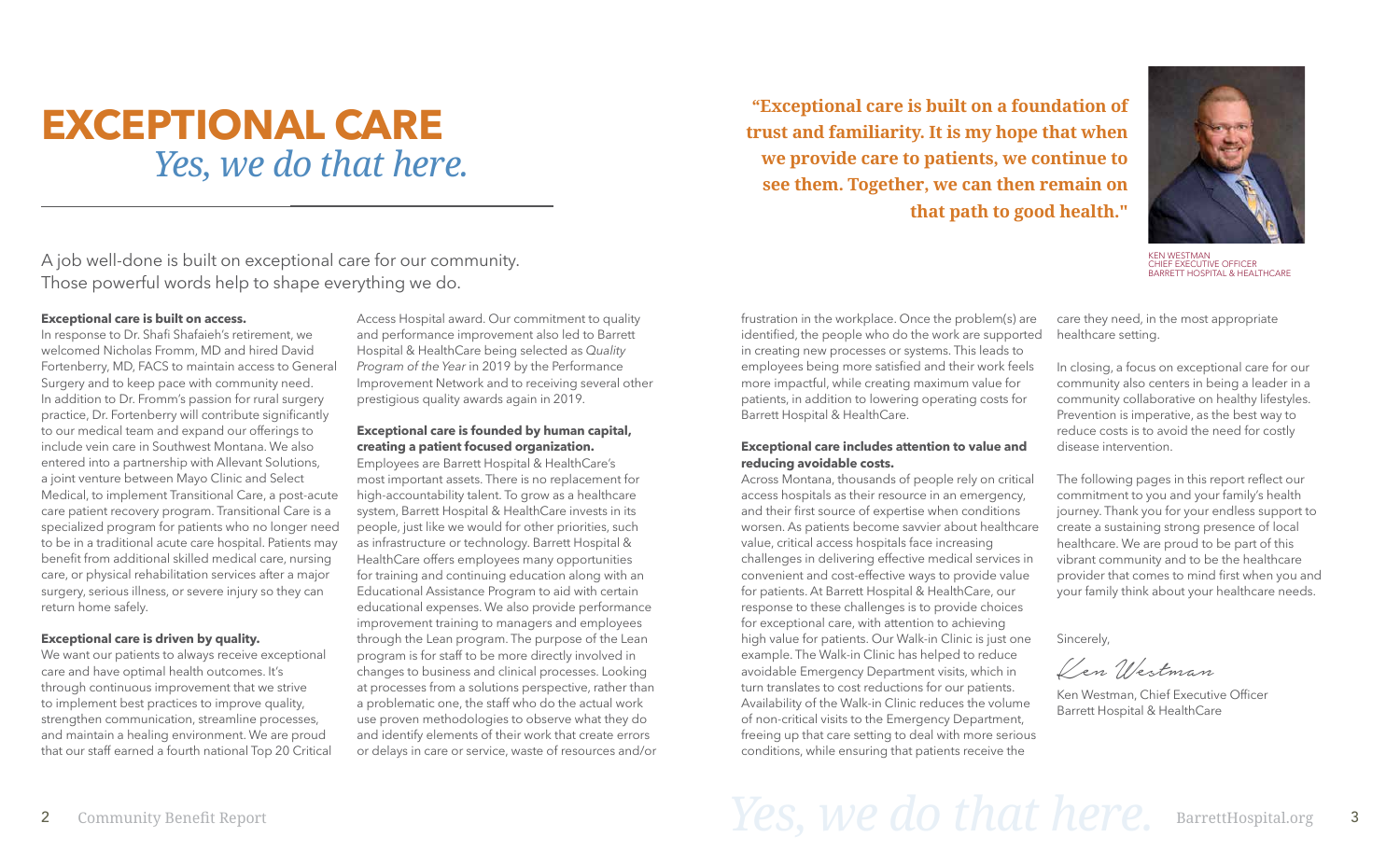It has been a year of growth and expansion for Barrett Hospital & HealthCare, highlighted by the addition of new providers to the team, and implementation of Transitional Care to improve patient health and independence after a major surgery, serious illness, or severe injury. These exciting changes allow for convenient local solutions and greater access to surgery and patient recovery in our community which makes your care experience even more efficient and effective.

This year, Barrett Hospital & HealthCare welcomed Nicholas Fromm, MD, and hired David Fortenberry, MD, FACS. They bring



DR. NICHOLAS FROMM DR. DAVID FORTENBERRY

a wealth of experience including minimally invasive procedures which are associated with less pain, shorter hospital stays, and fewer complications for patients. Dr. Fromm and Dr. Fortenberry join our general surgery team after the retirement of long-time surgeon Shafi Shafaieh, MD, who practiced general surgery at Barrett Hospital & HealthCare for thirty-six years. Dr. Fromm and Dr. Fortenberry offer patients the evaluation and treatment of hernias, gallstones, breast issues, colonoscopies and endoscopies, using minimally invasive surgery when required.

In addition, these surgeons

support emergency department coverage and trauma surgery and other general surgical procedures.

Dr. Fortenberry will contribute significantly to our medical team and expand our offerings to include vein

care, which will help meet a need in Southwest Montana. A good portion of Dr. Fortenberry's clinical practice will be caring for patients with vascular diseases, including disorders of the venous and arterial systems. As the population ages, more patients are in need of referral to a vascular specialist who can diagnose and manage diseases of the body's circulatory system (arteries and veins).

Also, this year, Barrett Hospital & HealthCare entered into a partnership with Allevant Solutions, a joint venture between Mayo Clinic and Select Medical, to implement Transitional Care, a post-acute care patient recovery program. Transitional Care is a specialized program for patients who no longer need to be in a traditional acute care hospital but still may benefit from additional skilled medical care, nursing care, or physical rehabilitation services. This may include education regarding a new treatment that will be needed at

### **EXPANDING ACCESS**

home, adjusting or finishing certain treatments under the supervision of nurses and medical providers, or performing exercises with a physical therapist to help patients regain enough strength, functionality, balance, and range of motion to be independent with confidence. Our Transitional Care team is supported with processes and education from Allevant to help integrate innovative clinical services and quality improvement efforts to become a local discharge destination of choice. Even if your hospitalization occurred elsewhere, you may still qualify for our Transitional Care program.

This year's improvements in care coordination, access, quality, and convenience support Barrett Hospital & HealthCare's mission of providing compassionate care, healing, and health-improving service to all community members throughout life's journey.

4 Community Benefit Report **BarrettHospital.org** 

**My surgery was the best experience I ever had at any hospital.** 

— BH&H PATIENT

*Offering General Surgery, Vascular Specialist and Transitional Care.*

5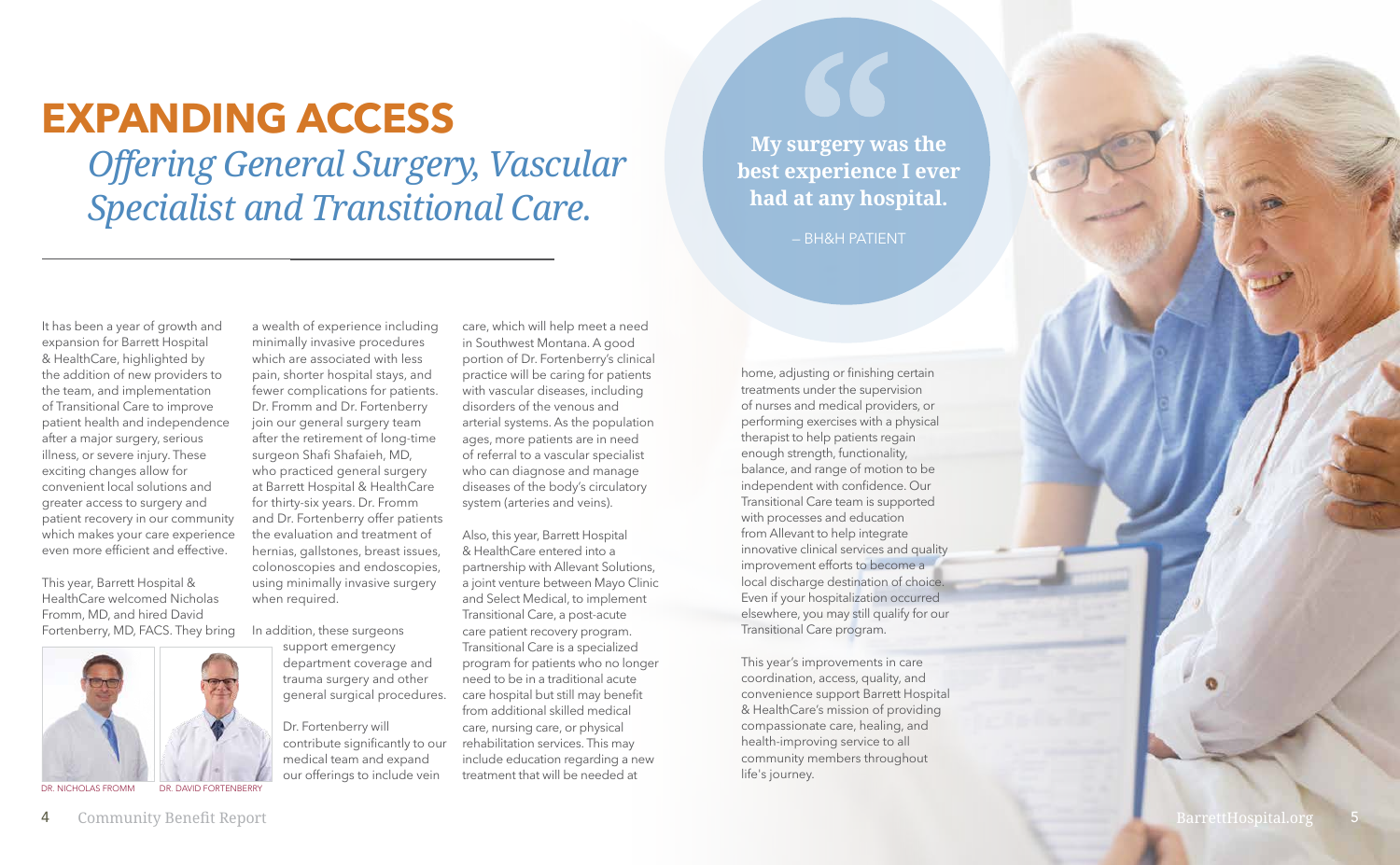*Note: All awards are evaluated and awarded by an independent third party, and not by requiring a recipient purchase the award to give the appearance of a legitimate honor.*

Continuous improvement is simply about the people and processes that make up Barrett Hospital & HealthCare. It's a part of our culture and put in practice at every level of patient care. And as with many things in life, consistency is not easy to achieve, but our philosophy is to be better today than we were yesterday. The following awards recognize Barrett Hospital & HealthCare for bringing its best each and every day in exceptional clinical quality, patient safety, and service.

# **CONTINUOUS IMPROVEMENT**

### *We do that here.*

**Barrett Hospital & HealthCare is a great resource to Beaverhead County.** 

#### — BH&H PATIENT **LifeNet Health Tissue Bank Montana Critical Access Hospital of the Year**

Barrett Hospital & HealthCare is recognized by LifeNet Health, a leading provider of full-service tissue banking services, with the *Montana Critical Access Hospital of the Year* award. LifeNet Health recognizes Barrett's outstanding record of nursing staff education, collaboration to support the mission of tissue donation, and demonstrated success in tissue donations. Something positive can come from death, as donor tissues are used in a variety of surgical applications in order to save lives, restore health, and give hope on a daily basis. These tissues include: corneas (used to restore sight); tendons (used to rebuild joints); heart valves (used to repair cardiac defects); veins (used to re-establish circulation); skin (used to reconstruct skin); and bones (used to rebuild bone and prevent the need for amputation).

#### **Montana Critical Access Hospital Quality Program of the Year**

The Montana Hospital Association Network of Critical Access Hospitals identified Barrett Hospital & HealthCare as an organization that has developed the infrastructure and culture to sustain quality improvement in a manner that is a model for other critical access hospitals. Barrett Hospital & HealthCare integrates data technology with a very human touch to measure success in improving patient outcomes and complying with best practice care.

#### **NRHA Top 20 Critical Access Hospital**

Barrett Hospital & HealthCare is a **four-time recipient** of the National Rural Health Association's (NRHA) *Top 20 Critical Access Hospital* award. Being a Top 20 Critical Access Hospital means Barrett Hospital & HealthCare out-performs ninety-nine percent of the 1,350 critical access



hospitals in the nation in quality, service, financial stewardship, and community support. There are only six critical access hospitals that have achieved Top 20 national ranking four times, and Barrett Hospital & HealthCare is proud to be among this elite group.

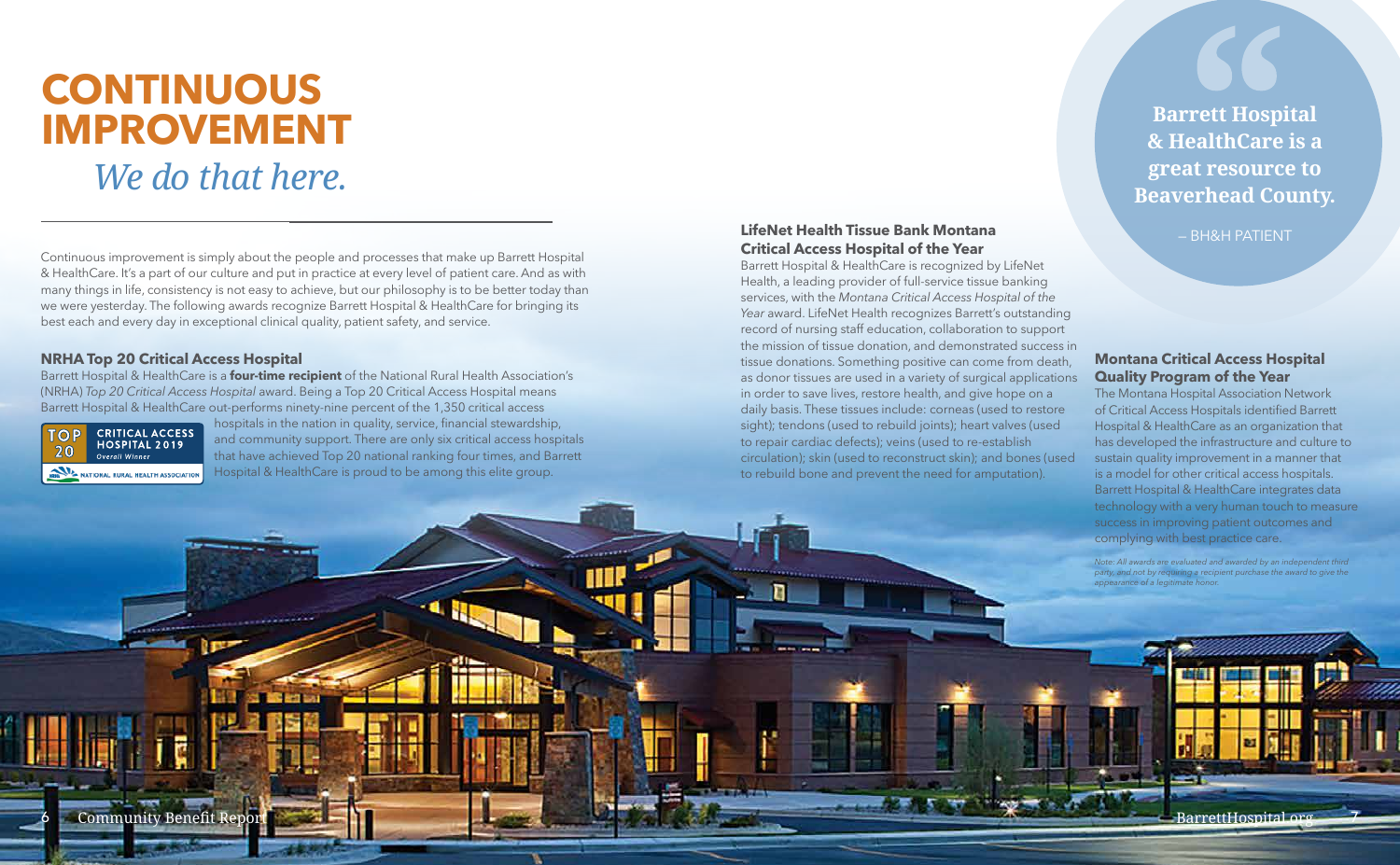### **DELIVERING CARE** *Providing more than expected.*

**Just had my baby girl a few days ago, and I could not have asked for a better team. The staff made me feel at home with my first pregnancy.** 

— BH&H PATIENT

Obstetrical care is an important component of providing quality healthcare for families in our community. Childbirth is the most common reason for admission to the hospital in the U.S. An estimated half million rural women give birth in U.S. hospitals each year and therefore rely on local obstetrical services. Barrett Hospital & HealthCare is committed to providing this service despite the challenges that many rural hospitals face.

Some of the challenges rural hospitals face include difficulty recruiting and retaining skilled physicians and nurses, and lower average Medicaid reimbursement for obstetrical care due to a variety of factors. Providing this care can be an area of financial loss for rural hospitals. This is problematic given that many rural hospitals are already financially strained and some have had to eliminate obstetrical services just to stay afloat.

The loss of obstetrical services is troubling for a number of reasons, in large part because access to quality care is essential for healthy mothers and babies. Losing obstetric care in rural communities adds risk to pregnancies and deliveries often with an increase in adverse outcomes. Out-of-hospital birth, birth in a non-OB unit hospital setting, and preterm

birth have increased infant mortality rates. These issues can result in increased rates of Neonatal ICU admissions and long-term health needs for children born under these conditions.

Barrett Hospital & HealthCare recognizes that the benefit of providing obstetrical services in our community clearly outweighs the challenges. We not only make obstetrical services more convenient to access, but also allow women to give birth in their community near family and friends. In addition, there is strong evidence that shows when women receive maternity services in rural hospitals, the quality of care is comparable to urban and large-volume hospitals.

> "Dr. Rasch, Dr. Tipton, and I are committed to providing safe and supportive maternity care. We want our patients to have a great birth experience, close to home, and we are prepared to deal with medical emergencies so that we have the best possible outcomes," says Dr. Kelly Smith.



DR. KELLY SMITH BARRETT HOSPITAL & HEALTHCARE FAMILY/OBSTETRICS PROVIDER AND MEDICAL STAFF PRESIDENT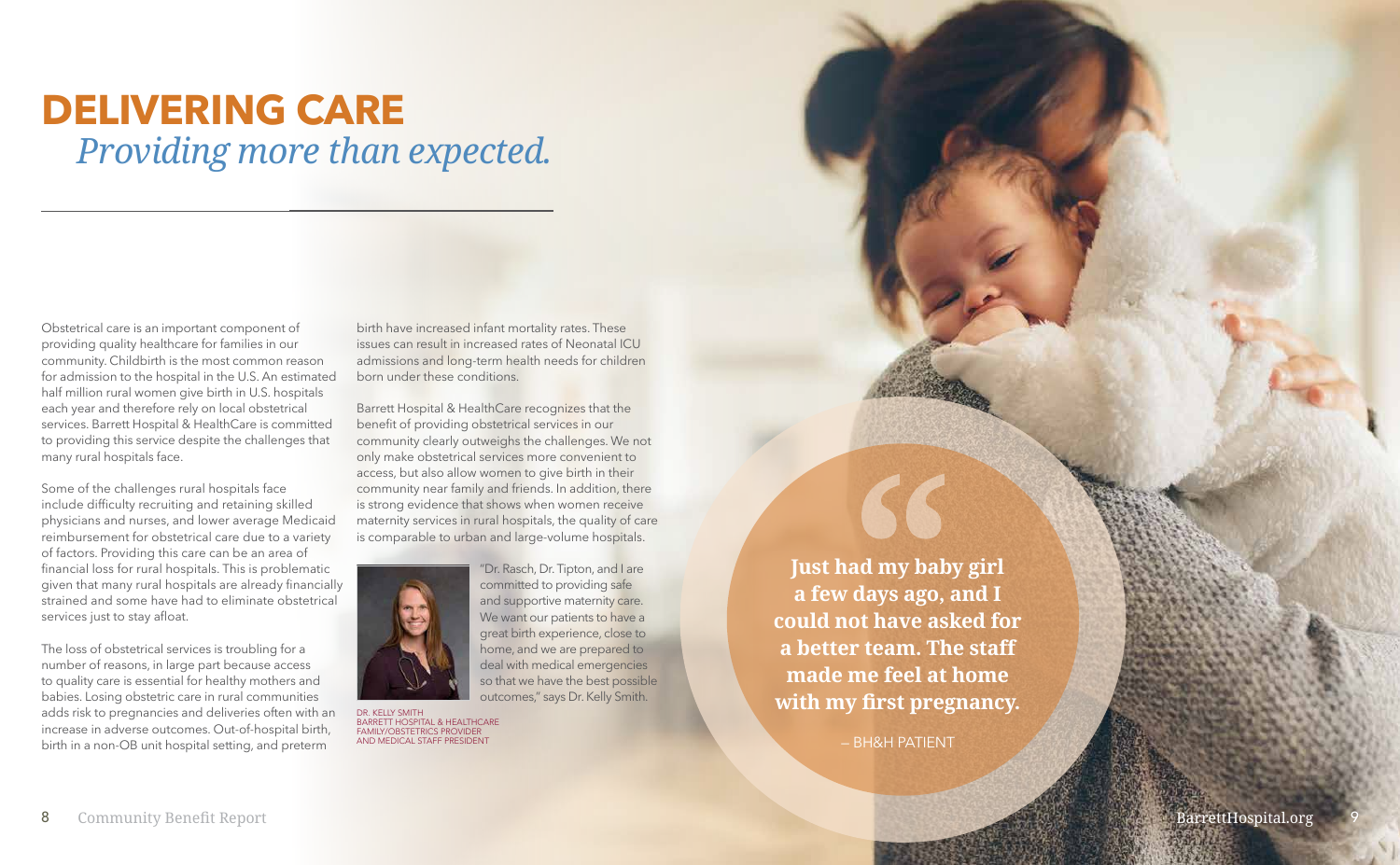On-Site 24/7 Provider Staffed

- Emergency Care Acute Inpatient Care (with Hospitalist expertise)
- Behavioral Health Counseling
- Cardiac & Pulmonary Rehab
- Cardiopulmonary Diagnostics & Therapy
- Respiratory Therapy
- Echocardiography

- $\bullet$  CT
- MRI
- Ultrasound
- Nuclear Medicine
- Mammography
- Bone Densitometry
- Radiography
- Fluoroscopy

Chronic Care Management

Clinical Laboratory

Diagnostic Imaging

Family Medicine Clinic

Gynecology

Health Improvement Program (HIP)

Home Health and Hospice

Internal Medicine Clinic

Interventional Radiology

Nutritional/Dietary Counseling

Obstetric & Newborn Care

- Epidural Service
- Childbirth Education
- Lactation Consultation

John Madany, MD Family Practice

Outpatient Infusion Services (including Chemotherapy)

Pharmacist-run Clinics

- Coumadin
- Heart failure
- Hypertension
- Asthma
	- Medication management

Sleep Studies

• In-lab studies & home studies

#### Surgery

- General
- Orthopedic
- Urology
- Gynecology
- Ophthalmology
- Podiatry

Transitional Care

Daniel Richards, DO **Orthopedics** 

Dan Downey, MD **Orthopedics** 

• Skilled restorative & rehabilitative care

#### Therapy

- Physical
- Occupational
- Speech
- Sports Medicine

Vein Care

Walk-in Clinic

#### **Comprehensive Medical Care**

Kelly Smith, MD Family Practice, Including Obstetrics

### **COMPREHENSIVE CARE** Our Providers *Your needs come first.*

Hallie Tipton, MD Family Practice, Including Obstetrics

Casey Rasch, MD Family Practice, Including Obstetrics

Burke Hansen, MD Family Practice

Danielle Maxfield, FNP-C Family Practice

Mick Lifson, MD, FACOG Gynecology

Karen Weed, MD Internal Medicine, Palliative Care Subspecialty

Sandra McIntyre, MD, FACP Internal Medicine, Hospitalist

Anna Loge, MD, FACP Internal Medicine, Hospitalist

Meghan Combs, MD Internal Medicine Hospitalist

Tom Murray, MD, FACP Internal Medicine, Hospitalist

Kymberly Tart, PA-C Hospitalist

Rachel Dean Smetanka, PhD, PA-C Hospitalist

Nicholas Fromm General Surgery

David Fortenberry, MD, FACS General Surgery Vascular Specialist

Nathaniel Readal, MD Urology

Timothy Hall, CRNA Anesthesia

Neal Maxfield, CRNA Anesthesia

Dennis Hatfield, CRNA Anesthesia

Whatever your age or stage of life, Barrett Hospital & HealthCare is your link to the resources you need for healthcare. We provide comprehensive care—from specialty services to wellness visits—that connects you and your family to your best health.

> Greg Moore, MD, FACEP, FAWM Ramona Potter, MD Michael Clarke, MD, FACEP Bruce Hayward, DO Katherine Tetrault, PA-C Paul MacMillan, PA-C

U

**On-Site 24/7 Provider Staffed Emergency Care**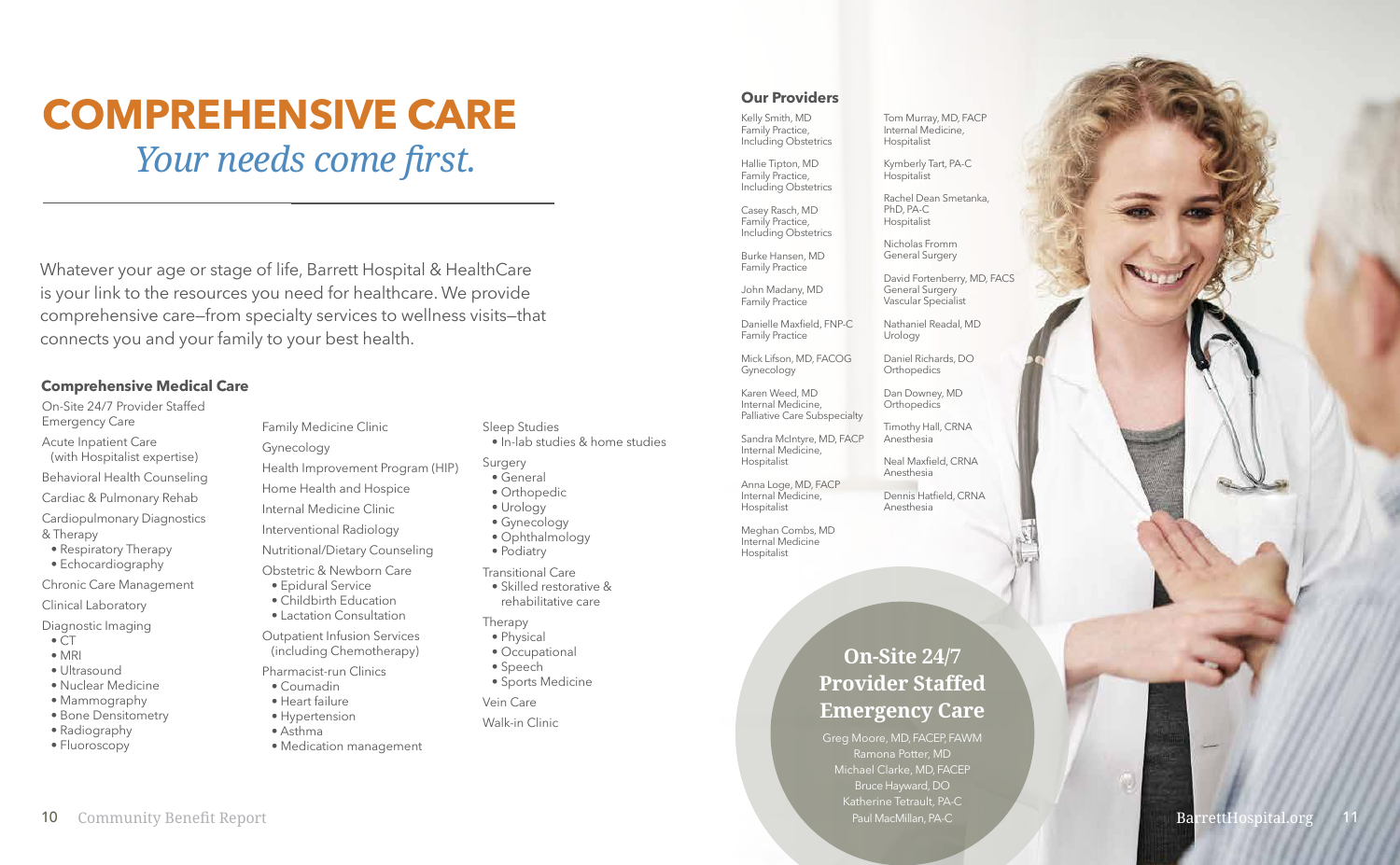**All of the Walk-in Clinic staff were concerned and very professional. I was impressed! This is a great service to have.**

— BH&H PATIENT

Across Montana, thousands of people rely on critical access hospitals as their resource in an emergency, and their first source of expertise when conditions worsen. This is part of the reason for the term "critical access." As patients become savvier about healthcare value, critical access hospitals face increasing challenges in delivering effective medical services in convenient and cost-effective ways to provide value for patients. At Barrett Hospital & HealthCare, our response to these challenges is to provide choices for exceptional care, with attention to achieving high value for patients. While nothing can replace the relationship between a patient and their primary care provider, there are times when other alternatives are needed. Through our Walk-in Clinic, we offer the right care for less serious conditions in the right healthcare setting.

The Walk-in Clinic has helped to reduce avoidable Emergency Department visits, which in turn translates to cost reductions for our patients. Availability of the Walk-in Clinic reduces the volume of non-critical visits to the Emergency Department, freeing up that care setting to deal with more serious conditions, while ensuring that patients receive the care they need, in the most appropriate healthcare setting. This is more efficient and effective for both patients and providers in the Emergency Department as well as the Walk-in Clinic. Also, worth mentioning is billable costs associated with a Walk-in Clinic visit tend to be much less than an Emergency Department visit.

The Walk-in Clinic combines the ease of care at the time when patients most need it with the value of an outpatient visit. In addition, our Walkin Clinic providers are primary care providers.

If you're in need of a new provider, consider establishing a continuity of care relationship with one of our primary care team, as we believe that the better we know you, the better we can treat you.

If you are unsure whether your medical condition truly constitutes an emergency, take the first step of calling your insurance carrier nurse help line for assistance with questions, if available. In some cases, our Walk-in Clinic would be the right place for medical care. If there is any doubt as to whether a medical condition may be lifethreatening, Emergency Department care is still the appropriate avenue.

## **REDUCING COSTS** *The right care in the right setting.*

**259** direct jobs

#### **PATIENT REVENUE SOURCE**

- Medicare **47.5%**
- **Blue Cross/Blue Shield 14.5%**
- Commercial **17.2%**
- Medicaid **15.8%**
- **Private Pay 5%**

in wages & salaries that benefit our community





#### **FY 2019 COMMUNITY BENEFITS**

## **\$20,256,549 =**

- Subsidized Health Services **\$3,038,198**
- Reinvested in Facilities and Equipment \$1,295,871
- Charity Care & Bad Debt **\$1,164,318**
- **L** Community Health Education \$459,882
- In-Kind Donations **\$86,645**
- **E** Environmental Improvements \$41,702
- Outreach through Staff Hours **\$39,190**
- Charitable Organizations Supported **\$15,000**

#### **ECONOMIC IMPACT ON OUR COMMUNITY**

## **IMPACT ON COMMUNITY** *Taking responsibility to heart.*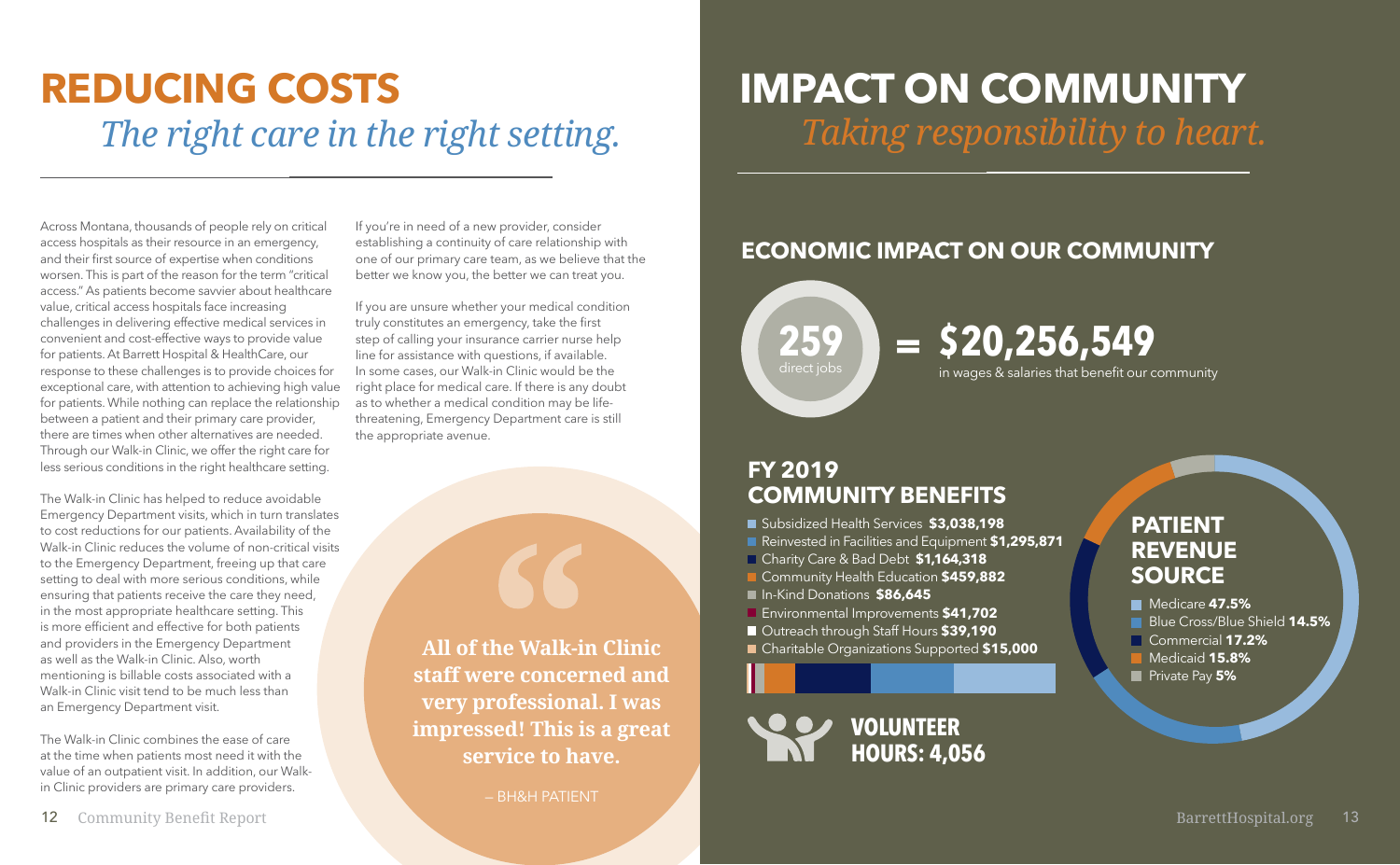One strategy Barrett Hospital & HealthCare uses to address community health is through education and prevention. We have helped hundreds of people lead healthier lives through behavior change using our Health Improvement Program (HIP). The Health Improvement Program was established in 2015 and is taught and managed by a Registered Dietitian, Exercise Physiologist RN, Licensed Clinical Social Worker, with medical providers overseeing the program. People suffering from pre-chronic and chronic medical conditions such as cardiovascular disease, diabetes, pre-diabetes, hypertension, and more tend to have incremental healthcare costs anywhere between \$500 to \$12,000 per year. By following the HIP program, many people have learned to create healthier habits, which helps to reduce their risk of chronic medical conditions, reverse disease, and lower or eliminate

their dependence on medications for treatment. This in turn leads to lower healthcare costs and the opportunity to live a longer life.

Another way to improve community health is to change the environment. This year, Barrett Hospital & HealthCare took a large step to lead Southwest Montana toward a path to better health by phasing out the sale of sugar-sweetened beverages in its River Café and vending machines. We recognize this is a courageous change, but we are proud to live by our core principles of advancing health without compromise and being a national leader in healthcare.

Sugar-sweetened beverages often contribute to obesity, Type 2 diabetes, heart issues, inflammation in the liver, bone and joint stress, poor dental health, and even some cancers. The World Health Organization recommends individuals consume no more than 6 teaspoons of added sugar a day. On average, Americans consume about 20 teaspoons per day. One 12-ounce can of regular soda contains nearly 10 teaspoons of sugar and if someone drinks one can of 12-ounce soda each day for a year, this adds up to 76 cups of sugar.

Previously, Barrett Hospital & HealthCare banned smoking and the use of tobacco on our healthcare campuses and decreased fried food offerings in our River Café. It's our hope that the elimination of sugarsweetened beverages within our health system will help to create healthier communities inside and outside of our healthcare facilities.

## **EMPOWERING A HEALTHIER COMMUNITY** *A healthy choice is an easy choice.*

**I had high blood pressure, joint pain, was constantly tired and a borderline diabetic. My goal was to get off all medications I was taking while improving my health and lifestyle. The HIP program helped me to do all of the above. It was worth every penny and effort I put into the program.**

— BH&H PATIENT

*NOTE: Juices and sodas will continue to be stocked to meet the comfort and therapeutic needs of our patients.*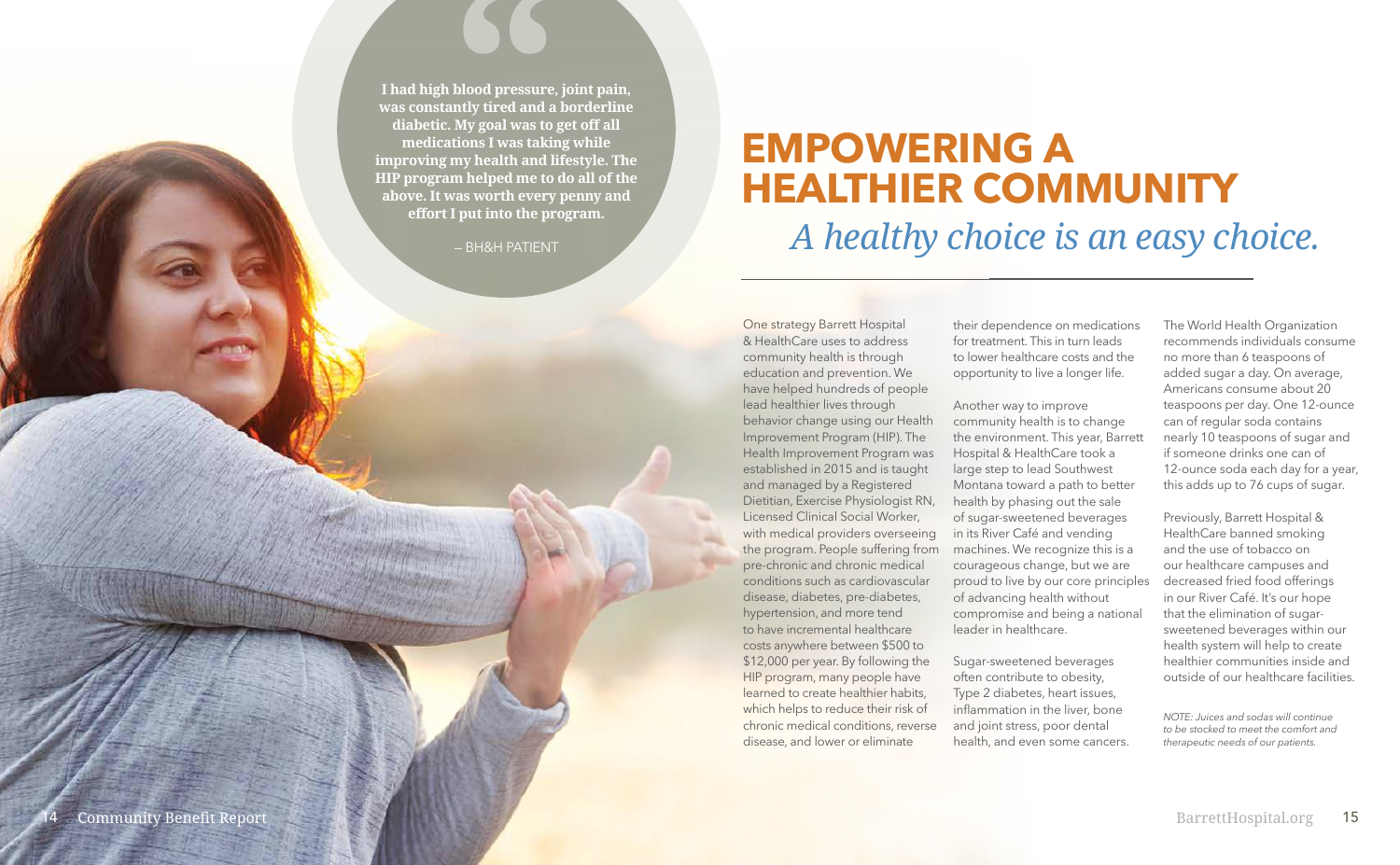At Barrett Hospital & HealthCare, we help employees achieve work-life balance by instituting flexible work schedules, education assistance, paid time off (PTO) policies, company-sponsored events and activities, a well-being program, free annual lab screenings, plus more benefits designed to help our staff pursue productive and fulfilling professional and personal lives. These policies, procedures, and actions underscore our commitment to our people, as well as to our community. We recognize that a workplace that enables employees to achieve work-life balance is particularly motivating and gratifying to employees. Employees whose needs for work-life balance are met tend to stay with their employer and are more productive.

Each year, we hold an annual Employee Appreciation week to thank the amazing staff at Barrett Hospital & HealthCare and highlight those employees with 5, 10, 15, 20, 25, 30, 35 and 40 years of service to our patients and the community. We also hold events like Hospital Week and award celebration barbecues for being a Top 20 Critical Access Hospital. In addition, we encourage department parties and community event participation to foster a sense of belonging and cultivate generosity.

> **Barrett Hospital & HealthCare has always been a great place to work! Like a second family, we support each other in getting through rough spots and celebrate our many successes. I feel very fortunate to have had the opportunity to take advantage of the many benefits offered over the years. When you work here, you know you are making a difference.**

> > – BH&H EMPLOYEE OF 30 YEARS

## **VALUING OUR EMPLOYEES** *Work. Life. Balance.*

It is a remarkable thing to devote your life to the care of others. And as an industry, healthcare depends on its people in a way few others do.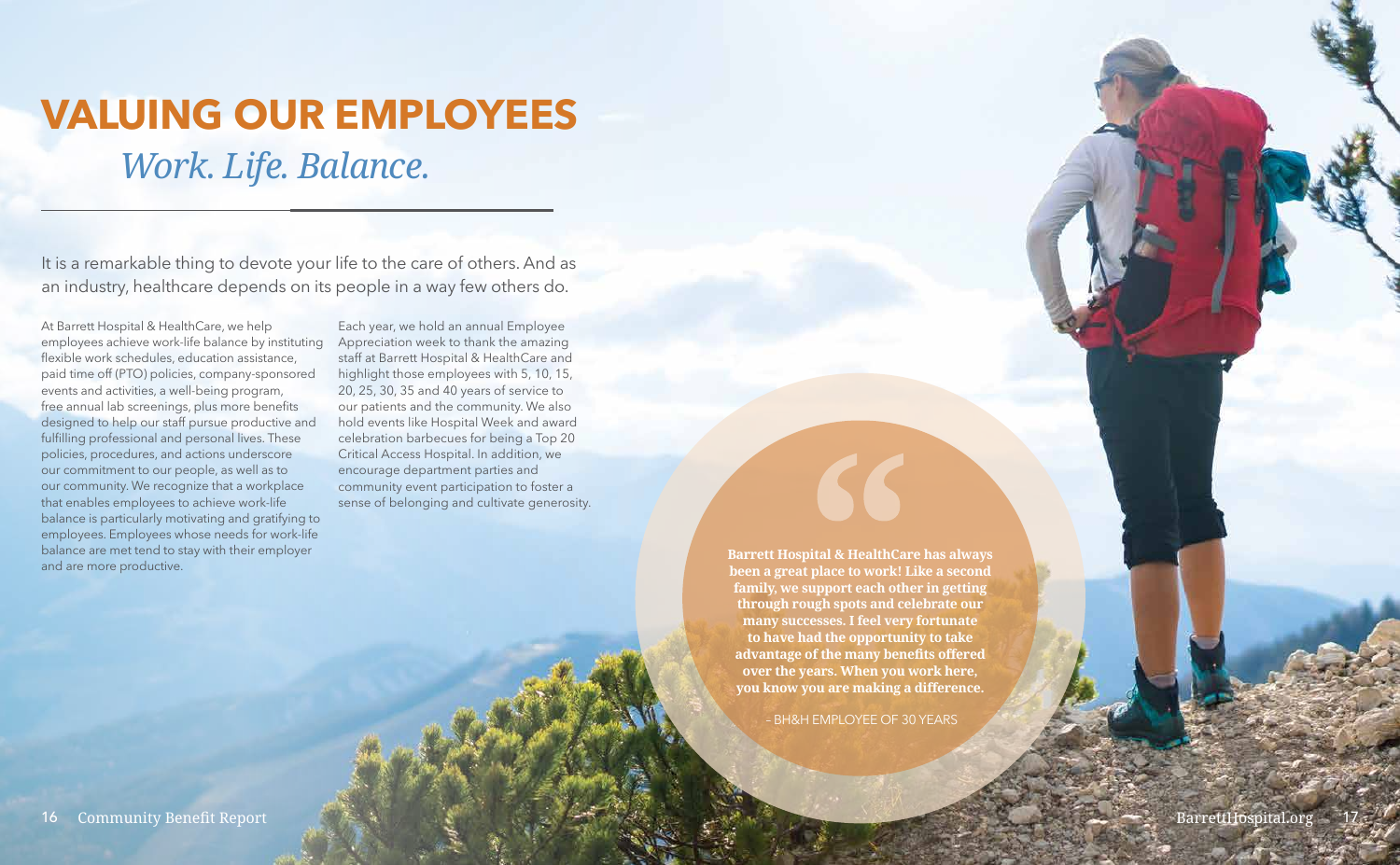**Having the proper equipment and staff are essential in obtaining the best possible health outcomes. The Foundation has done a superb job in helping the Hospital stay current in the rapidly changing field of medical technology. We feel lucky to live and raise our children in such a great community and look forward to supporting the Foundation in the future.**

We value and make a personal commitment to "I **CARE**" by demonstrating...

— BHF DONOR

### Mission

**Integrity:** honesty and commitment to agreements made and/or with standards required.

Barrett Hospital & HealthCare provides compassionate care, healing, and healthimproving service to all community members throughout life's journey.

Adaptability: the ability to positively adjust actions and positions held in response to changing conditions.

### Vision

**Excellence:** commitment to working and acting exceptionally well, individually and with others.

To be the model in rural healthcare delivery for the United States in all facets of primary health services.

### Values

**Compassion:** empathy and understanding of the problems of others, with a desire to show mercy and give assistance.

**Respect:** appreciation and consideration of others.

We invite you to become involved in our thriving healthcare family.

Barrett Hospital & HealthCare is a non-profit organization governed by a volunteer board of directors made up of community members. The board of directors has five voting members plus the chief executive officer who have demonstrated significant commitment and operational involvement at Barrett Hospital & HealthCare.

Patti Mitchell, President Nate Finch, Vice President Lawrence Morrisroe

Ken Westman Chief Executive Officer

Richard "Dick" Achter Chief Financial Officer & Information Security Officer

Carol Kennedy Chief Clinical Officer

Maria Koslosky Chief Quality & Compliance Officer

Greg Moore, MD, FACEP, FAWM Chief Medical Officer

Tom Schumacher Director of Clinic Operations Joe Morstein Shane Puyear

### **Leadership**

Barrett Hospital Foundation has been the bridge between a generous community and its growing healthcare needs. Collaboration between the Foundation and the community has made Barrett Hospital & HealthCare, a center for exceptional care that provides vital health services to newborns, children, youth, adults, and seniors throughout Southwest Montana and Idaho.

The Foundation has proven that there's no limit to what it can accomplish. Charitable giving has enhanced the operation of virtually every department at Barrett Hospital & HealthCare. Nearly \$500,000 was transferred from the Foundation to Barrett Hospital & HealthCare in fiscal year 2019.

Whether you give a one-time contribution, make a pledge, an IRA qualified charitable distribution, or designate a gift in your will, we appreciate your gracious support to Barrett Hospital Foundation.

The Foundation's work is only possible though the generosity of committed benefactors. Thank you for your trust, kindness, and continued support.

## **A STRONG FOUNDATION** *Exceptional care and giving.*

## **COMPASSIONATE CARE & COMMITMENT** *Barrett Hospital & HealthCare*

### **Governance**